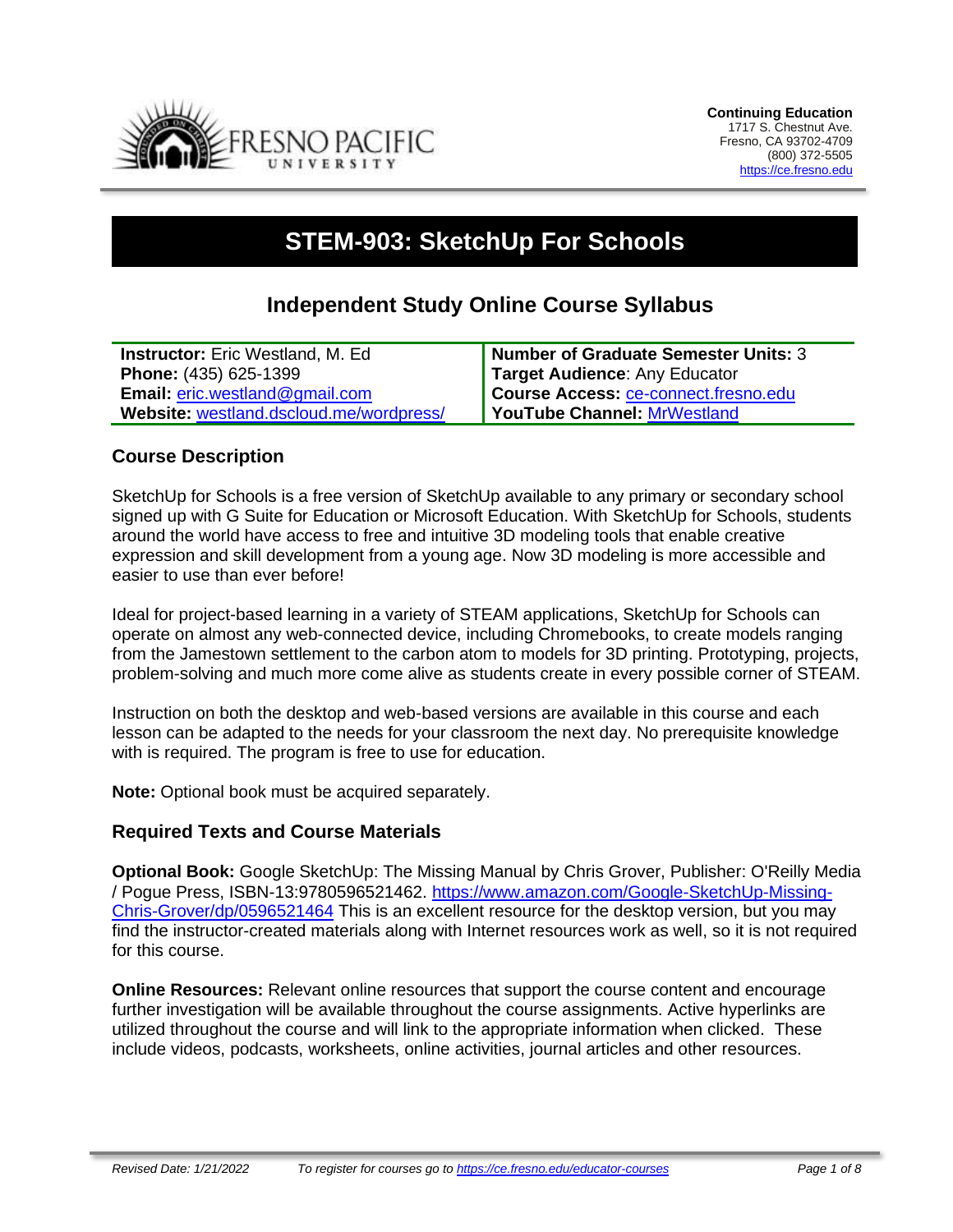**Moodle:** Moodle is a web-based learning management system used to support flexible teaching and learning in both face-to-face and distance courses (e-learning). [https://moodle.org](https://moodle.org/) // <https://moodle.org/demo> // [https://docs.moodle.org](https://docs.moodle.org/)

# **Course Dates**

Self-paced; students may enroll at any time and take up to one year, from the date of registration, to complete assignments. Students may complete assignments in no less than three weeks for a 3 unit course (one week per unit).

# **National Standards Addressed in This Course**

#### **National Board for Professional Teaching Standards (NBPTS)**

[\(http://www.nbpts.org/standards-five-core-propositions/\)](http://www.nbpts.org/standards-five-core-propositions/)

First published in 1989 and updated in 2016, *[What Teachers Should Know and Be Able to Do](http://www.accomplishedteacher.org/)* articulates the National Board's Five Core Propositions for teaching. The Five Core Propositions comparable to medicine's Hippocratic Oath — set forth the profession's vision for accomplished teaching. Together, the propositions form the basis of all National Board Standards and the foundation for National Board Certification. Course assignments have been designed so students can demonstrate excellence against these professional teaching standards whenever possible.

- Proposition 1: Teachers are committed to students and their learning
- Proposition 2: Teachers know the subject they teach and how to teach those subjects to students
- Proposition 3: Teachers are responsible for managing and monitoring student learning
- Proposition 4: Teachers think systematically about their practice and learn from experience
- Proposition 5: Teachers are members of learning communities

#### **National Educational Technology Standards (NETS)**

- Facilitate and Inspire Student Learning and Creativity
- Design and Develop Digital Age Learning Experiences and Assessments
- Model Digital Age Work and Learning
- Promote and Model Digital Citizenship and Responsibility
- Engage in Professional Growth and Leadership

#### **McRel Technology Standards** [www.mcrel.org/standards-benchmarks](http://www.mcrel.org/standards-benchmarks)

- 1. Knows the characteristics and uses of computer hardware and operating systems
- 2. Knows the characteristics and uses of computer software programs
- 3. Understands the relationships among science, technology, society, and the individual
- 4. Understands the nature of technological design
- 5. Understands the nature and operation of systems.
- 6. Understands the nature and uses of different forms of technology

# **Continuing Education Student Learning Outcomes (CE-SLO)**

| CE-SLO 1 | Demonstrate proficient written communication by articulating a clear focus,   |
|----------|-------------------------------------------------------------------------------|
|          | synthesizing arguments, and utilizing standard formats in order to inform and |
|          | persuade others, and present information applicable to targeted use.          |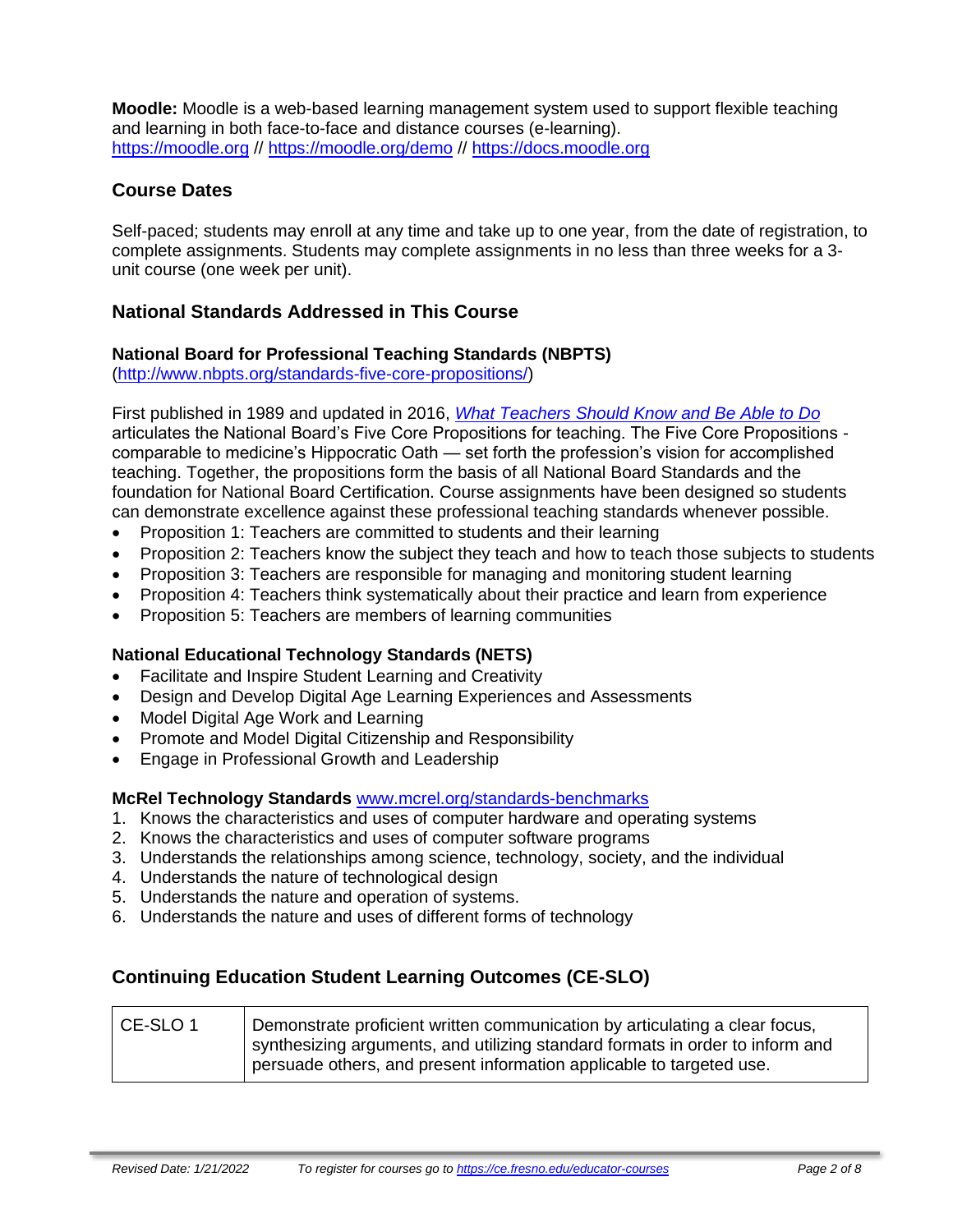| CE-SLO <sub>2</sub> | Demonstrate comprehension of content-specific knowledge and the ability to<br>apply it in theoretical, personal, professional, or societal contexts.                                                                                                                       |
|---------------------|----------------------------------------------------------------------------------------------------------------------------------------------------------------------------------------------------------------------------------------------------------------------------|
| CE-SLO <sub>3</sub> | Reflect on their personal and professional growth and provide evidence of how<br>such reflection is utilized to manage personal and professional improvement.                                                                                                              |
| CE-SLO 4            | Apply critical thinking competencies by generating probing questions,<br>recognizing underlying assumptions, interpreting and evaluating relevant<br>information, and applying their understandings to the professional setting.                                           |
| CE-SLO 5            | Reflect on values that inspire high standards of professional and ethical<br>behavior as they pursue excellence in applying new learning to their chosen<br>field.                                                                                                         |
| CE-SLO 6            | Identify information needed in order to fully understand a topic or task, organize<br>that information, identify the best sources of information for a given enquiry,<br>locate and critically evaluate sources, and accurately and effectively share that<br>information. |

# **Course Student Learning Outcomes (C-SLO)**

|    | <b>Student Learning Outcomes for This Course</b><br>By the end of this course student will be able to:                      | <b>National Standards</b><br>Addressed*                   | <b>CE-SLO</b><br>Addressed** |
|----|-----------------------------------------------------------------------------------------------------------------------------|-----------------------------------------------------------|------------------------------|
|    | 1. Create a model in SketchUp                                                                                               | (NBPTS 2) (NETS-T<br>1,2,3,4) (McRel<br>Tech 1, 3,4)      | CE <sub>1</sub>              |
|    | 2. Use tools and concepts necessary to design<br>and draw throughout several phases of a<br>project.                        | (NBPTS 2) (NETS-T<br>1,2,3,4) (McRel<br>Tech $3,4$ )      | CE <sub>6</sub>              |
|    | 3. Edit models in development.                                                                                              | (NBPTS 1, 4) (NETS-T<br>$1,2,3,4$ (McRel)<br>Tech 1, 3,4) | CE <sub>6</sub>              |
| 4. | Incorporate projects developed using<br>SketchUp into different curriculum areas                                            | (NBPTS 1,2,4,5)<br>(NETS-T 1,2,3,4,5)<br>(McRel Tech 3)   | CE <sub>2</sub>              |
| 5. | Introduce critical thinking skills to students<br>while developing models.                                                  | (NBPTS 1,2,3) (NETS-<br>T 1,2,3) (McRel<br>Tech 4)        | CE <sub>4</sub>              |
| 6. | Merge models into a common scene to<br>create a collaborative project.                                                      | (NBPTS 1,2,4,5)<br>(NETS-T 1,2,3,4,5)<br>(McRel Tech 4)   | CE <sub>4</sub>              |
|    | 7. Leverage advanced presentation techniques<br>for viewing and presenting models in 3D to<br>students, families and staff. | (NBPTS 2,5) (NETS-T<br>1,2,3,4,5) (McRel<br>Tech 1)       | CE <sub>6</sub>              |

\* Please refer to the section on **National Standards Addressed in This Course**

\*\* Please refer to the section on **Continuing Education Program Student Learning Outcomes**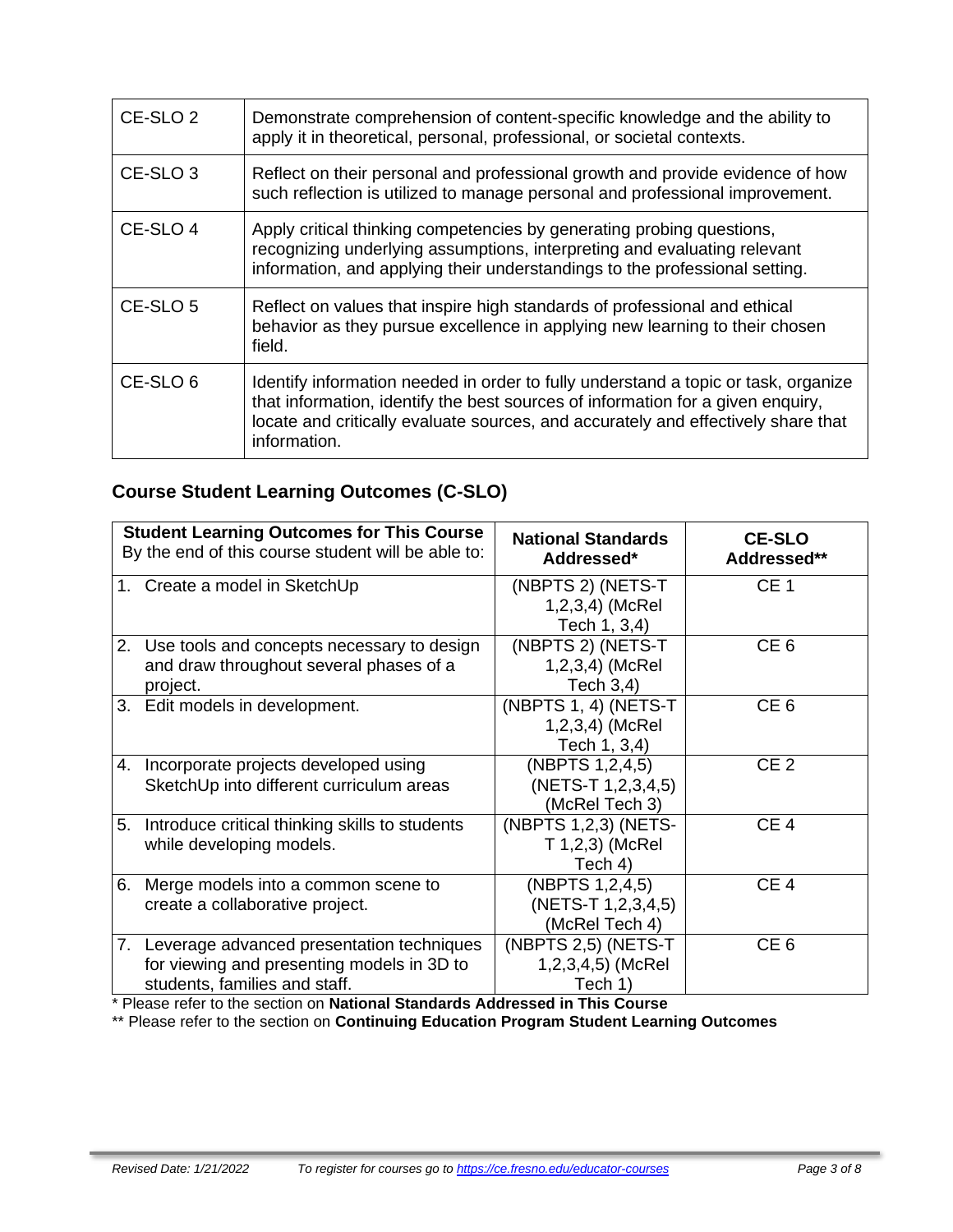# **Topics, Assignments, and Activities**

| <b>Module</b><br><b>Module Title</b>                              | <b>Module Assignments and Activities</b>                                                                                                                                                          | <b>Points</b><br><b>Possible</b><br>for Each<br><b>Assignment</b> |
|-------------------------------------------------------------------|---------------------------------------------------------------------------------------------------------------------------------------------------------------------------------------------------|-------------------------------------------------------------------|
| <b>Welcome Module</b>                                             | Introduction video<br>$\bullet$                                                                                                                                                                   |                                                                   |
|                                                                   | <b>Course Syllabus</b><br>$\bullet$                                                                                                                                                               |                                                                   |
|                                                                   | Introduce Yourself Forum<br>$\bullet$                                                                                                                                                             |                                                                   |
| Module $1 -$<br>Introduction                                      | 1.1: Share a brief introduction of yourself.<br>$\bullet$                                                                                                                                         | 4 pts                                                             |
| Module $2 -$<br>An Introduction to<br>SketchUp and 2D<br>Drawing  | Reading and video tutorials<br>$\bullet$                                                                                                                                                          |                                                                   |
| Module $3-$<br><b>Two-Dimensional</b><br><b>Drawing Exercises</b> | 3.1-3.6: Six two-dimensional drawings, five guided and<br>$\bullet$<br>one related to your teaching area.                                                                                         | 65 pts                                                            |
| Module $4-$<br>3D Drawing Basics                                  | Reading and video tutorials<br>$\bullet$                                                                                                                                                          |                                                                   |
| Module $5-$<br>Your First 3D Project                              | 5.1: Model a doghouse or toy locomotive model of<br>$\bullet$<br>your choice while following along with the video<br>tutorials. Instruction offered on 3D printing your<br>locomotive if desired. | 20 pts                                                            |
| Module $6-$<br>Materials and<br><b>Textures</b>                   | 6.1: Reading and video tutorials while adding materials<br>$\bullet$<br>and textures to your first 3D project.                                                                                    | 80 pts                                                            |
| Module $7 -$<br>Components and<br>The 3D Warehouse                | 7.1: Reading and video tutorials<br>$\bullet$                                                                                                                                                     | 25 pts                                                            |
| Module $8-$<br><b>Building a Structure</b>                        | 8.1: Modeling a 3D, single-story structure incorporating<br>$\bullet$<br>skills introduced so far. Project is supported by reading<br>and video tutorials.                                        | 60 pts                                                            |
| Module $9-$                                                       | 9.1: A 3D model of your choice that you can<br>$\bullet$                                                                                                                                          | 60 pts                                                            |
| <b>Culminating Project</b>                                        | incorporate with your teaching.                                                                                                                                                                   |                                                                   |
| Course Wrap-up-                                                   | <b>Final Reflection Forum</b><br>$\bullet$                                                                                                                                                        |                                                                   |
| Grading and                                                       | <b>Course Evaluation</b><br>$\bullet$                                                                                                                                                             |                                                                   |
| Evaluation                                                        | <b>Course Completion Checklist</b><br>$\bullet$                                                                                                                                                   |                                                                   |
|                                                                   | <b>Grade Request / Transcript Request</b>                                                                                                                                                         |                                                                   |
|                                                                   | <b>TOTAL POINTS</b>                                                                                                                                                                               | 314 pts                                                           |

# **Grading Policies, Rubrics, and Requirements for Assignments**

# **Grading Policies**

- Assignments will be graded per criteria presented in the course rubrics.
- $A = 90-100\%$  and  $B = 80-89\%$ , (anything below 80% will not receive credit.)
- The discernment between an A or a B letter grade is at the discretion of the instructor based on the quality of work submitted (see course rubrics).
- Coursework falling below a B grade will be returned with further instructions.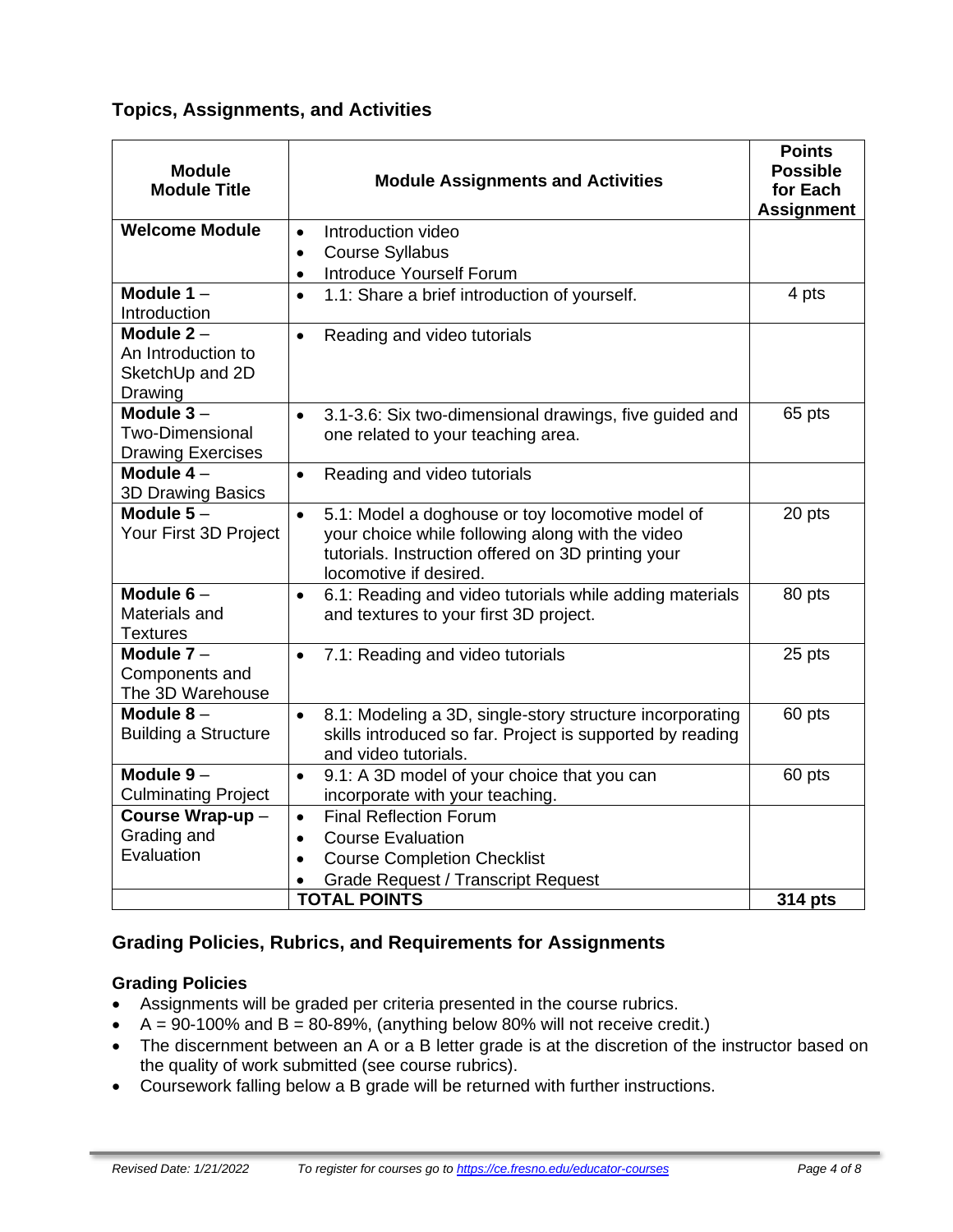• All assignments must be completed to receive a grade and are expected to reflect the quality that teacher-training institutions require of professional educators. If completed assignments do not meet this standard, students will be notified with further instructions from the instructor.

| <br>Grade | <b>Percent</b> | <b>Description</b> | <b>Rubric</b>                                                                                                                                                                                   |
|-----------|----------------|--------------------|-------------------------------------------------------------------------------------------------------------------------------------------------------------------------------------------------|
| A         | 90-100%        | Excellent          | Meets all course / assignment requirements with<br>significant evidence of subject mastery and<br>demonstration of excellent graduate level<br>professional development scholarship.            |
| B         | 80-89%         | Very Good          | Adequately meets criteria for all course/assignment<br>requirements - demonstrates subject competency<br>with very good graduate level professional<br>development scholarship.                 |
| <b>NC</b> | Below 80%      | Unacceptable       | Does not meet the minimum criteria for all<br>course/assignment requirements and demonstrated<br>little, if any, evidence of acceptable graduate level<br>professional development scholarship. |

#### **Grading Rubrics**

#### **Writing Requirements**

- **Superior:** Writing is clear, succinct, and reflects graduate level expectations. Clearly addresses all parts of the writing task. Maintains a consistent point of view and organizational structure. Includes relevant facts, details, and explanations.
- **Standard:** Writing is acceptable with very few mistakes in grammar and spelling. Addresses most parts of the writing task. Maintains a mostly consistent point of view and organizational structure. Includes mostly relevant facts, details, and explanations.
- **Sub-standard:** Writing contains noticeable mistakes in grammar and spelling. Does not address all parts of the writing task. Lacks a consistent point of view and organizational structure. May include marginally relevant facts, details, and explanations.

#### **Lesson Plan Requirements**

- **Superior:** Instructional goals and objectives clearly stated. Instructional strategies appropriate for learning outcome(s). Method for assessing student learning and evaluating instruction is clearly delineated and authentic. All materials necessary for student and teacher to complete lesson clearly listed.
- **Standard:** Instructional goals and objectives are stated but are not easy to understand. Some instructional strategies are appropriate for learning outcome(s). Method for assessing student learning and evaluating instruction is present. Most materials necessary for student and teacher to complete lesson are listed.
- **Sub-standard:** Instructional goals and objectives are not stated. Learners cannot tell what is expected of them. Instructional strategies are missing or strategies used are inappropriate. Method for assessing student learning and evaluating instruction is missing. Materials necessary for student and teacher to complete lesson are missing.

#### **Instructor/Student Contact Information**

Throughout the course participants will be communicating with the instructor and their classmates on a regular basis using asynchronous discussion forums. Students are provided with instructor contact information in the event they want to make email or phone contact. In addition, students are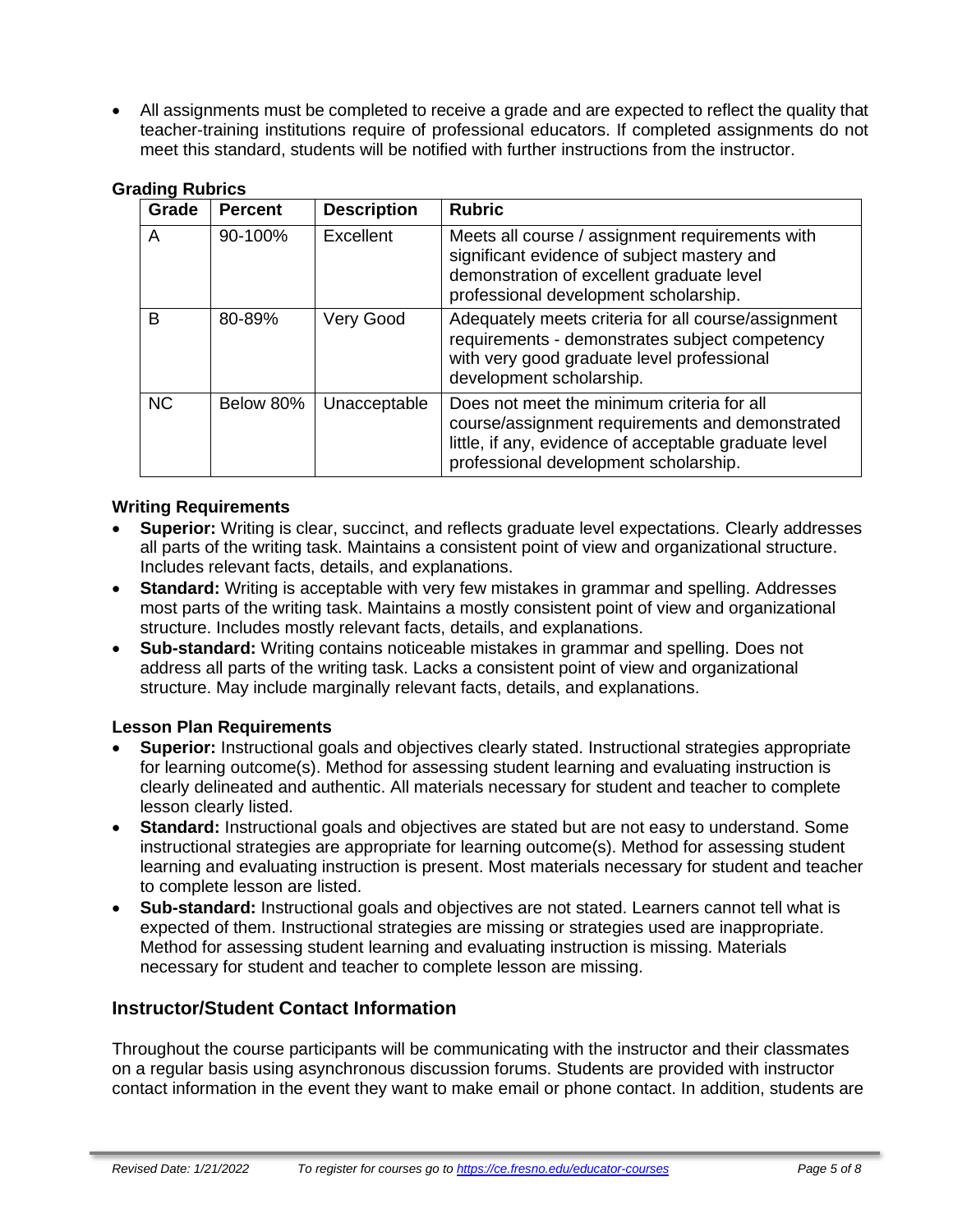encouraged to email or phone the instructor at any time. Students will also receive feedback on the required assignments as they are submitted.

#### **Forums**

Participation is an important expectation of this course and all online courses. Online discussions promote reflection and analysis while allowing students to appreciate and evaluate positions that others express. While students may not be engaging with the same students throughout this course, they will be expected to offer comments, questions, and replies to the discussion question whenever possible. The faculty role in the discussion forum is that of an observer and facilitator.

#### **Coursework Hours**

Based on the Carnegie Unit standard, a unit of graduate credit measures academic credit based on the number of hours the student is engaged in learning. This includes all time spent on the course: reading the textbook, watching videos, listening to audio lessons, researching topics, writing papers, creating projects, developing lesson plans, posting to discussion boards, etc. Coursework offered for FPU Continuing Education graduate credit adheres to 45 hours per semester unit for the 900-level courses. Therefore, a student will spend approximately 135 hours on a typical 3-unit course.

# **Services for Students with Disabilities**

Students with disabilities are eligible for reasonable accommodations in their academic work in all classes. In order to receive assistance, the student with a disability must provide the Academic Support Center with documentation, which describes the specific disability. The documentation must be from a qualified professional in the area of the disability (i.e. psychologist, physician or educational diagnostician). Students with disabilities should contact the Academic Support Center to discuss academic and other needs as soon as they are diagnosed with a disability. Once documentation is on file, arrangements for reasonable accommodations can be made. For more information and for downloadable forms, please go to [https://www.fresno.edu/students/academic](https://www.fresno.edu/students/academic-support/services-students-disabilities)[support/services-students-disabilities.](https://www.fresno.edu/students/academic-support/services-students-disabilities)

# **Plagiarism and Academic Honesty**

All people participating in the educational process at Fresno Pacific University are expected to pursue honesty and integrity in all aspects of their academic work. Academic dishonesty, including plagiarism, will be handled per the procedures set forth in the Fresno Pacific University Catalogue and Handbook - <https://handbook.fresno.edu/graduate/academic-policies>

# **Technology Requirements**

To successfully complete the course requirements, course participants will need Internet access, can send and receive email, know how to manage simple files in a word processing program, and have a basic understanding of the Internet. Please remember that the instructor is not able to offer technical support. If you need technical support, please contact your Internet Service Provider.

**Moodle:** This course will be delivered totally online. Moodle is a learning management system that provides students access to online resources, documents, graded assignments, quizzes, discussion forums, etc. Moodle is easy to learn and has a friendly user interface. To learn more about Moodle,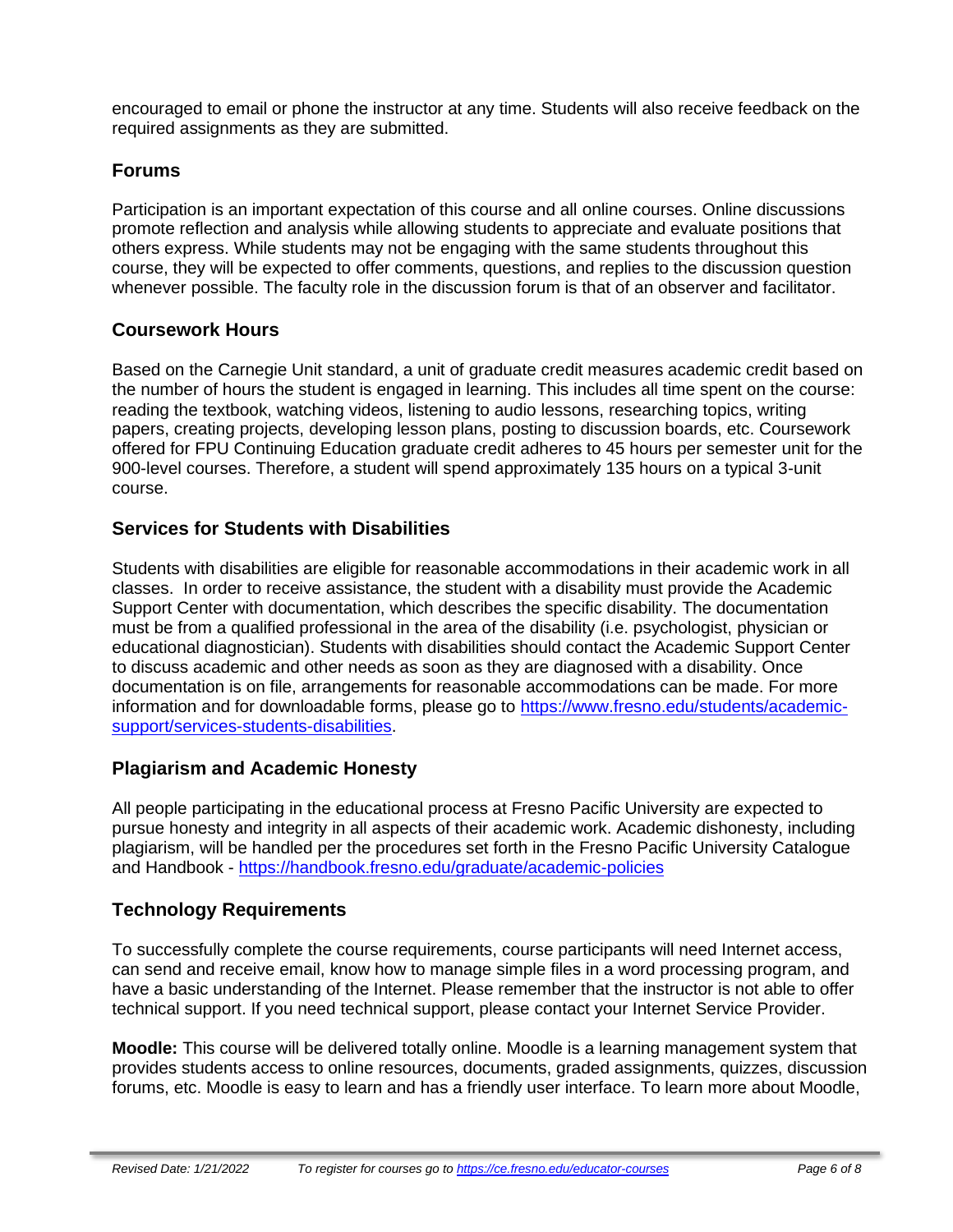go to [https://docs.moodle.org/33/en/Student\\_FAQ.](https://docs.moodle.org/33/en/Student_FAQ) There are also some student tutorials on the Center for Online Learning website at Fresno Pacific University - [https://col.fresno.edu/student.](https://col.fresno.edu/student)

**Moodle Site Login and Passwords:** Students will need to have internet access to log onto [https://ce-connect.fresno.edu.](https://ce-connect.fresno.edu/) The username and password numbers for Moodle access will be sent to you by the university using the email address you submitted at the time of registration. The instructor will then contact you with a welcome communication. If you need help with your username and password recovery, please contact the Continuing Education office at (800) 372- 5505 or (559) 453-2000 during regular office hours - Mon-Fri 8:00 am to 5:00 pm. or email them at [prof.dev@fresno.edu.](mailto:prof.dev@fresno.edu)

**Getting Help with Moodle:** If you need help with Moodle, please contact the Center for Online Learning (COL), by telephone or the website. Help by phone (559) 453-3460 is available Mon-Thurs 8:00 am to 8:00 pm and on Fridays from 8:00 am to 5:00 pm, or by filling out a "Request Services" form at [https://col.fresno.edu/contact/request-services.](https://col.fresno.edu/contact/request-services) Please identify that you are with the "School = Continuing Education".

# **Final Course Grade and Transcripts**

When all work for the course has been completed, students will need to logon to the Continuing Education website [\(https://ce.fresno.edu/my-account\)](https://ce.fresno.edu/my-account) and "Request Final Grade". Once the instructor receives the requests and submits the grade online, students may log back in to view their Final Grade Report or order transcripts online. Please allow at least two weeks for the final grade to be posted. For more information, see the Continuing Education Policies and Procedures at [https://ce.fresno.edu/ce-policies-and-procedures.](https://ce.fresno.edu/ce-policies-and-procedures)

# **University Policies and Procedures**

Students are responsible for becoming familiar with the information presented in the Academic Catalog and for knowing and observing all policies and procedures related to their participation in the university community. A summary of university policies may be found on the university website at [https://www.fresno.edu/students/registrars-office/academic-catalogs.](https://www.fresno.edu/students/registrars-office/academic-catalogs)

# **Fresno Pacific University Student Learning Outcomes (FPU-SLO)**

| FPU-SLO 1            | Student Learning Outcomes Oral Communication: Students will exhibit<br>clear, engaging, and confident oral communication – in both individual and |  |
|----------------------|---------------------------------------------------------------------------------------------------------------------------------------------------|--|
|                      | group settings - and will critically evaluate content and delivery components.                                                                    |  |
| FPU-SLO <sub>2</sub> | Written Communication: Students will demonstrate proficient written                                                                               |  |
|                      | communication by articulating a clear focus, synthesizing arguments, and                                                                          |  |
|                      | utilizing standard formats in order to <i>inform</i> and <i>persuade</i> others.                                                                  |  |
| FPU-SLO <sub>3</sub> | Content Knowledge: Students will demonstrate comprehension of content-                                                                            |  |
|                      | specific knowledge and the ability to apply it in theoretical, personal,                                                                          |  |
|                      | professional, or societal contexts.                                                                                                               |  |
| FPU-SLO 4            | Reflection: Students will reflect on their personal and professional growth and                                                                   |  |
|                      | provide evidence of how such reflection is utilized to manage personal and                                                                        |  |
|                      | vocational improvement.                                                                                                                           |  |
| FPU-SLO 5            | <b>Critical Thinking:</b> Students will apply critical thinking competencies by                                                                   |  |
|                      | generating probing questions, recognizing underlying assumptions,                                                                                 |  |
|                      | interpreting and evaluating relevant information, and applying their                                                                              |  |
|                      | understandings to new situations.                                                                                                                 |  |